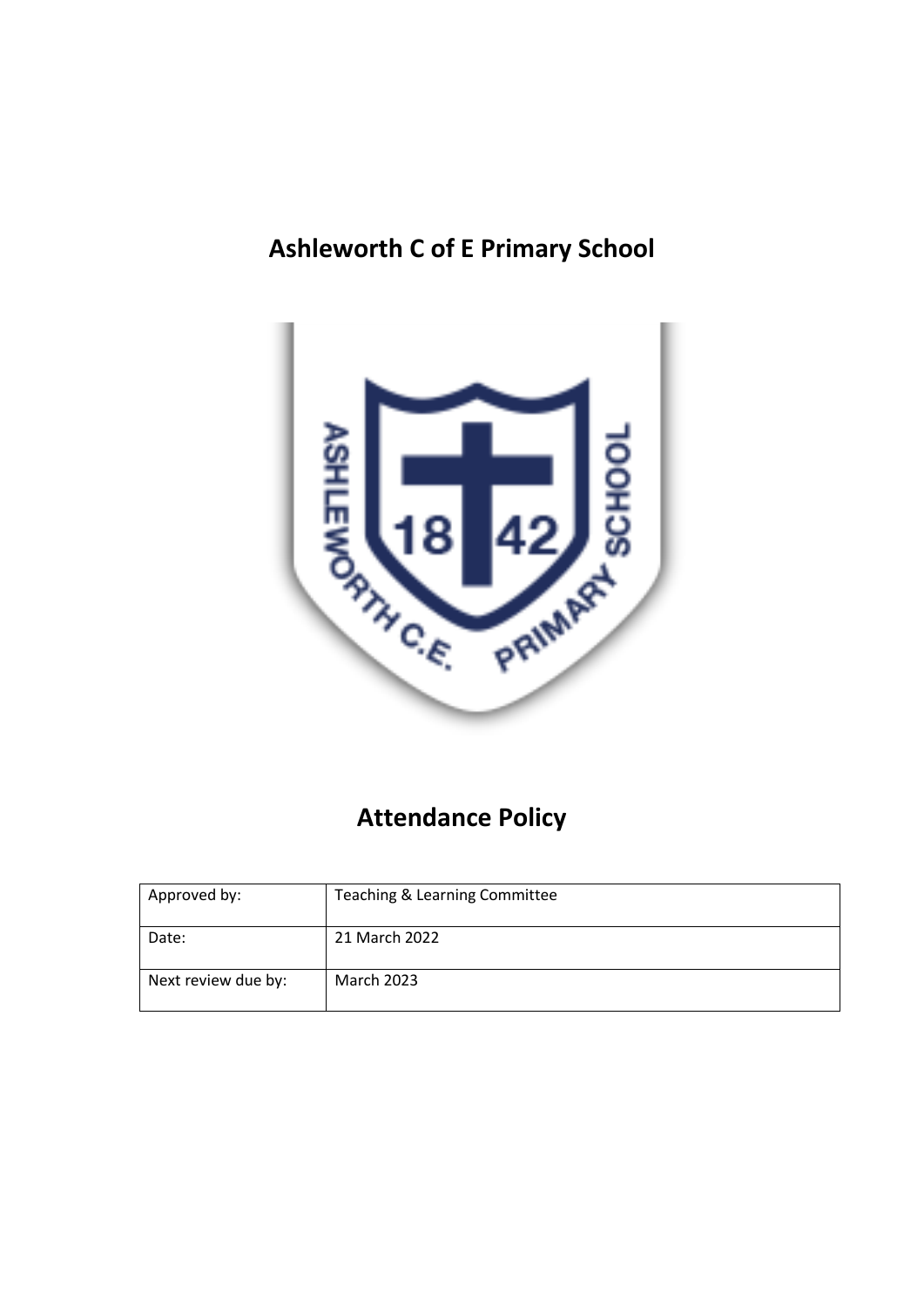## Ashleworth C of E Primary School

## Attendance Policy – April 2021

#### **For the purpose of this policy, we use the following as a definition of a parent:**

- All natural parents, whether they are married or not;
- Any person who has parental responsibility for a child or young person; and,
- Any person who has care of a child or young person i.e. lives with and looks after the child

#### **Introduction**

At Ashleworth C of E Primary School, our Attendance Policy is designed to promote outstanding attendance for all pupils across the school. We understand that there is a proven link between attendance and academic and social outcomes for our pupils. It is the desired outcome of this policy that it supports the development of our pupils into academically successful young people of god character with a thirst for knowledge and a love of learning.

This policy reflects the guidance set out in "Departmental advice for maintained schools, academies, independent schools and local authorities" published by the Department for Education in September 2014. It also takes account of key legislation including:

- The Education Act 1996 section 434 (1) (3)(4) & (6) and 458 (4) & (5)
- The Education (Pupil Registration) (England) Regulations 2006
- The Education (Pupil Registration) (England) (Amendment) Regulation 2010
- The Education (Pupil Registration) (England) (Amendment) Regulation 2011
- The Education (Pupil Registration) (England) (Amendment) Regulation 2013

Furthermore, this policy complies with the Gloucestershire County Council Penalty Notice Protocol which, under Section 23 of the Anti-Social Behaviour Act 2003, empowers designated LA officers, Headteachers and the Police to issue Penalty Notices in cases of unauthorised absences from school (as from February 2004).

**Se[e http://gloucestershire.gov.uk/education-and-learning/school-attendance-and-exclusions-and](http://gloucestershire.gov.uk/education-and-learning/school-attendance-and-exclusions-and-welfare/attendance-and-absence-from-school/)[welfare/attendance-and-absence-from-school/](http://gloucestershire.gov.uk/education-and-learning/school-attendance-and-exclusions-and-welfare/attendance-and-absence-from-school/) for more information.**

This policy also takes due regard to all the requirements of the Human Rights act and all Equal Opportunities legislation.

## **Aim:**

At Ashleworth C of E Primary School, we expect pupils to attend every day that the school is open unless a reason acceptable to the school is given and we are able to authorise the absence. Every opportunity will be used to convey to pupils and their parents or carers the importance of regular and punctual attendance. It is our aim that we support all our pupils so that they can continue to attend school even though they may be facing challenging personal circumstances.

## **We expect that:**

- Every staff member accepts responsibility for promoting and encouraging 100% attendance;
- All staff are consistent in their approach to attendance and work within the framework set out in this policy and liaise closely with the Headteacher to ensure good attendance;
- Every pupil is made aware of the importance of attendance through lessons and assemblies where our high expectations are set out;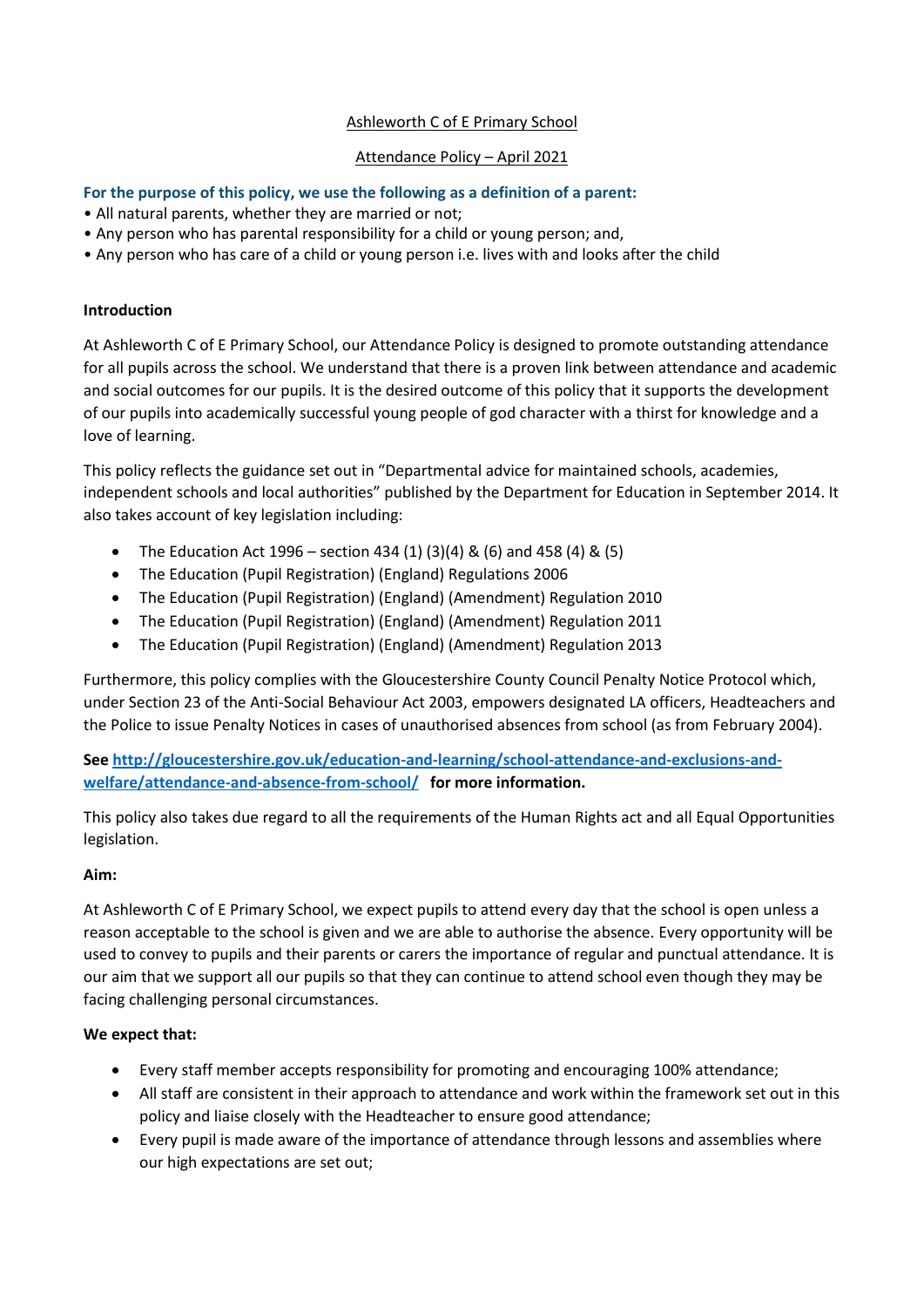• Every parent and carer accepts the shared responsibility for their child's regular and punctual attendance at school.

## **The Attendance policy will ensure:**

- that all pupils will be supported in their right to enjoy and access a broad and balanced curriculum;
- that pupils are recognised for 100% attendance and judiciously supported when their attendance is not good;
- that all staff across the school will work together within a clearly defined framework to challenge poor attendance and to support good or outstanding attendance.

## **Rationale**

We believe that all our pupils have the potential to achieve at or beyond their indicated potential and we endeavour to provide an environment where ALL pupils feel valued and welcome.

Parents and pupils play a major part in making our school successful. Every child has the right to access the education he/she is entitled to. This policy seeks to ensure that parents and staff share the responsibility for supporting and promoting 100% school attendance and punctuality for all.

We understand that research indicates that;

- there is a direct link between under-achievement and attendance below 95%;
- regular attenders make better progress, both socially and academically;
- regular attenders find school routines, school work and friendships easier to cope with;
- regular attenders find learning more satisfying;
- regular attenders are more successful in transferring between primary school, secondary school, and higher education, employment or training.

The routines children develop around attendance and punctuality at school are the same as the expectations of any future employer in the world of work. We believe that high attainment, confidence with peers and staff, and future aspirations depend on good attendance.

## **Policy in Practice**

This policy reflects the fact that school cannot legally authorise any leave of absence unless there are exceptional circumstances. Any leave of absence request must be submitted using the correct form, which is available from the school office or from our website. Any request, must be submitted, to the school, a minimum of 14 days prior to the absence. Only the Headteacher is able to authorise an absence.

If a holiday is unauthorised and still taken, the Local Authority will be notified and could result in a penalty notice being issued. **THIS IS £60 PER PARENT, PER CHILD IF PAID WITIHN 21 DAYS. AFTER THIS PERIOD, IT RISES TO £120 PER PARENT, PER CHILD. IF NOT PAID WITHIN 28 DAYS, LEGAL ACTION COULD BE TAKEN.** 

As a school, we believe that the work to promote 100% attendance for all our pupils is also rooted in high quality pastoral care. The Headteacher, and all staff, seek to identify early issues that will affect pupil's attendance and work in partnership with parents and pupils to support attendance.

As a school, we reward 100% attendance while challenging and supporting pupils whose attendance could be better.

## **Indicative Actions for Attendance – aim 100%**

• Regular analysis of attendance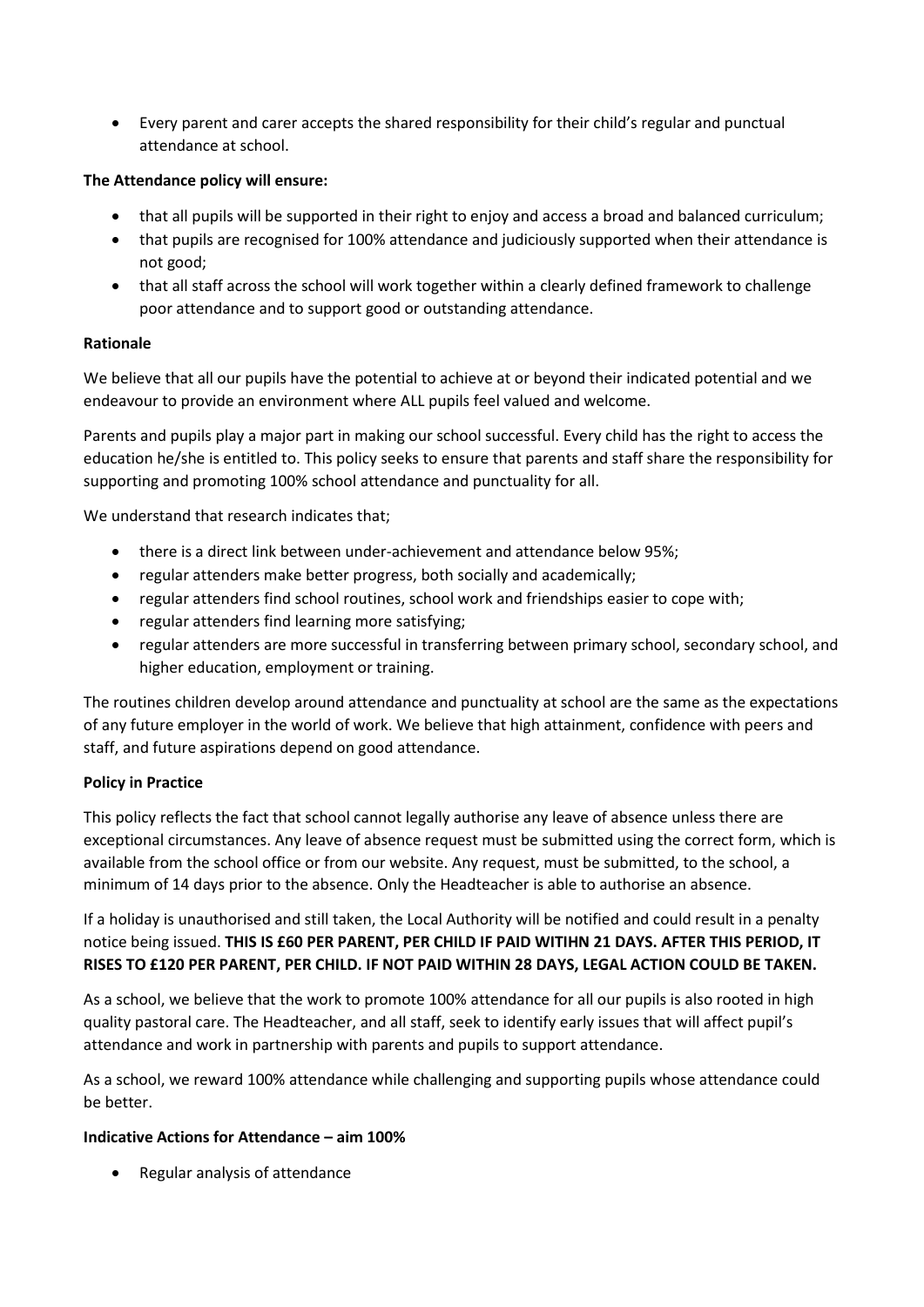- Reward given for 100% attendance every term
- Voucher for 100% attendance for the whole of the academic year

## **Indicative Actions for Attendance causing concern**

- The Headteacher and Administrator identify any unusual patterns of attendance and make personal contact with families of pupils whom the school has concerns about.
- Letters of concern and support may be sent to parents and they may be invited in to attend an Attendance Improvement Meeting.
- A formal letter of warning and the option of a referral to the Local Authority for legal action for unauthorised periods of absence over 10 sessions.

The school will ensure that it fulfils its legal obligation to register pupils every morning at 8.55 and every afternoon at 1.00pm

It is the expectation of the school that all pupils attend registration and lessons on time every day. All pupils arriving to school in the morning should register with their teacher at 8.55 and again, in the afternoon, at 1.00pm. The punctual attendance of each pupil will be recorded using the following protocol;

- when a pupil is present when the register is opened at 8.55am and 1.10pm they receive a present mark (/);
- when a pupil arrives after the register is closed, they are late and should be marked with a late mark (L);
- the school office will formally close the registers at 9.10 and any pupil arriving after this will receive a late after registration mark (U). Any child who receives 10 late registration marks in a 10 week period, including school holidays, could be subject to a penalty notice. **THIS IS £60 PER PARENT, PER CHILD IF PAID WITIHN 21 DAYS. AFTER THIS PERIOD, IT RISES TO £120 PER PARENT, PER CHILD. IF NOT PAID WITHIN 28 DAYS, LEGAL ACTION COULD BE TAKEN.**

The school expects absences to be kept to a minimum; routine medical and dental appointments should be arranged out of school hours wherever possible.

## **Children Missing in Education CME**

At Ashleworth C of E Primary School, we follow the LA guidance on CME and Missing Pupils published in January 2017.

Children Missing Education (CME) refers to 'any child of compulsory school age who is not registered at any formally approved education activity eg school, alternative provision, elective home education, and has been out of education provision for a substantial period of time (usually agreed as 4 weeks)'.

We would action the CME referral process for the following reasons:

- A child has stopped attending school and no contact can be made with the parent/s to establish a reason for the absence;
- A child has ceased to attend school and forwarding address/new school is not known;
- A child has not returned from holiday within 10 school days of the expected date of return. I these cases, we would attempt to establish the whereabouts of the family within 10 school days before making a referral to the Access to Education team.